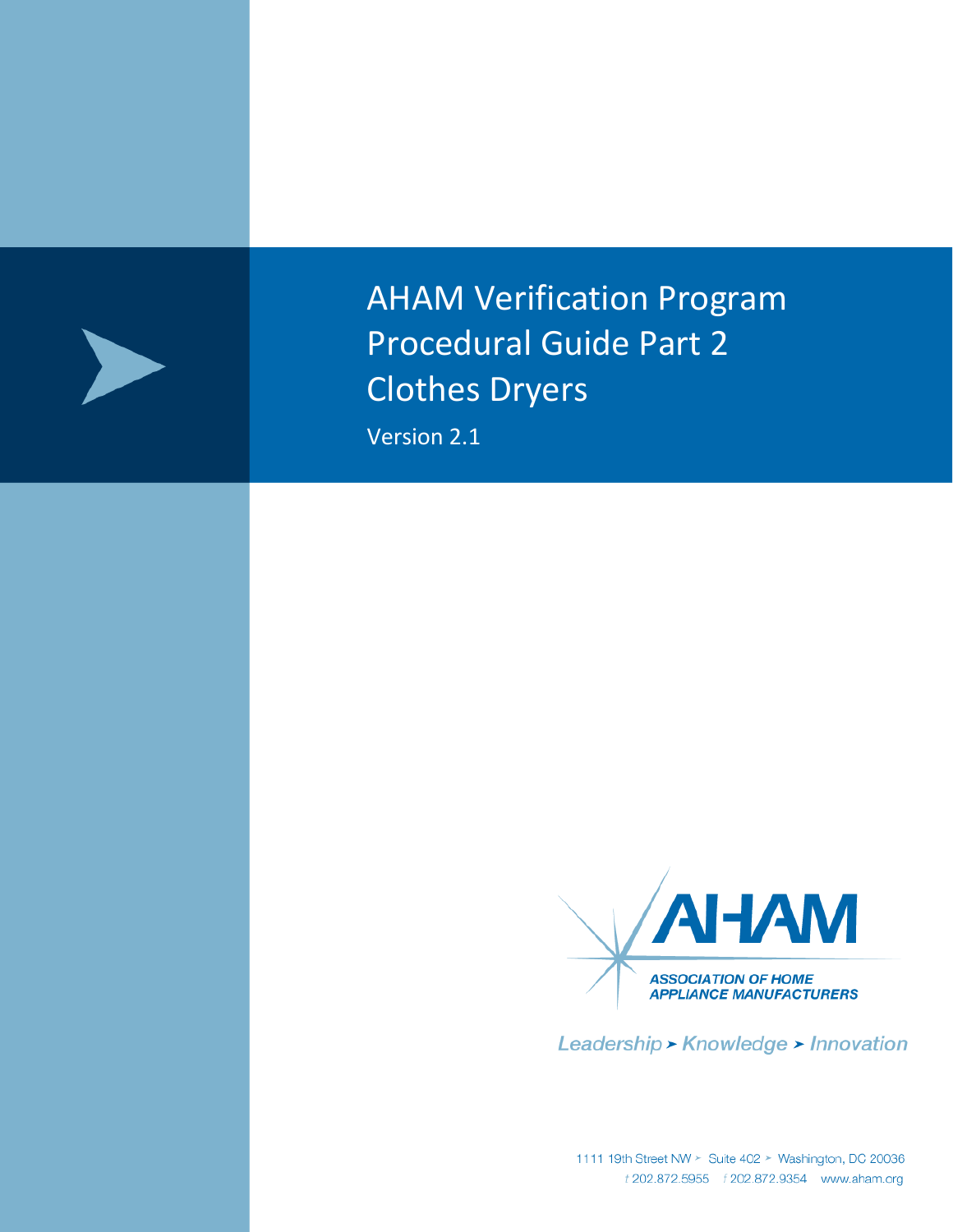### **Sponsor:**

Association of Home Appliance Manufacturers (AHAM) 1111 19th St. NW, Suite 402 Washington, DC 20036

#### **Administrator:**

UL Verification Services, Inc. 3020  $1<sup>St</sup>$  Ave East Newton Iowa 50208-2705

©AHAM 2020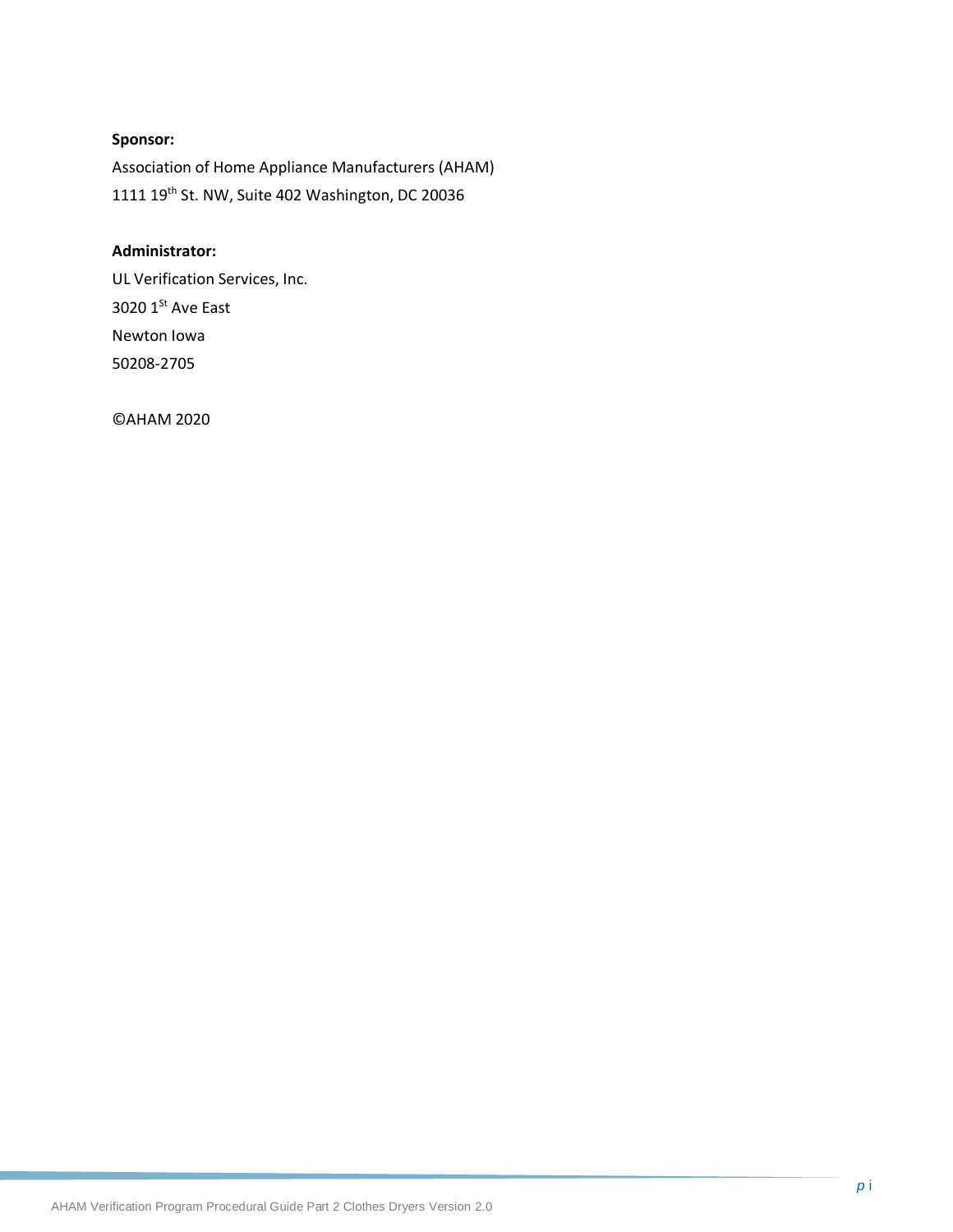# **DOCUMENT REVISION HISTORY**

| <b>Revision</b> | <b>Revision Description</b> | Date (MM/DD/YYYY) |
|-----------------|-----------------------------|-------------------|
| N/A             | <b>Initial Release</b>      | 12/26/2016        |
| 1.a             | <b>Editorial Change</b>     | 7/12/2017         |
| 1.b             | <b>Editorial Change</b>     | 9/11/2017         |
| 1.c             | <b>Editorial Change</b>     | 10/18/2018        |
| 2.0             | <b>General Updates</b>      | 5/1/2020          |
| 2.1             | <b>General Updates</b>      | 3/18/2022         |

**Note:** The document revision history will only list the editorial revisions with the addition of alphanumeric letters next to the procedural guide version number and all the other substantial revisions will be indicated by a new version number.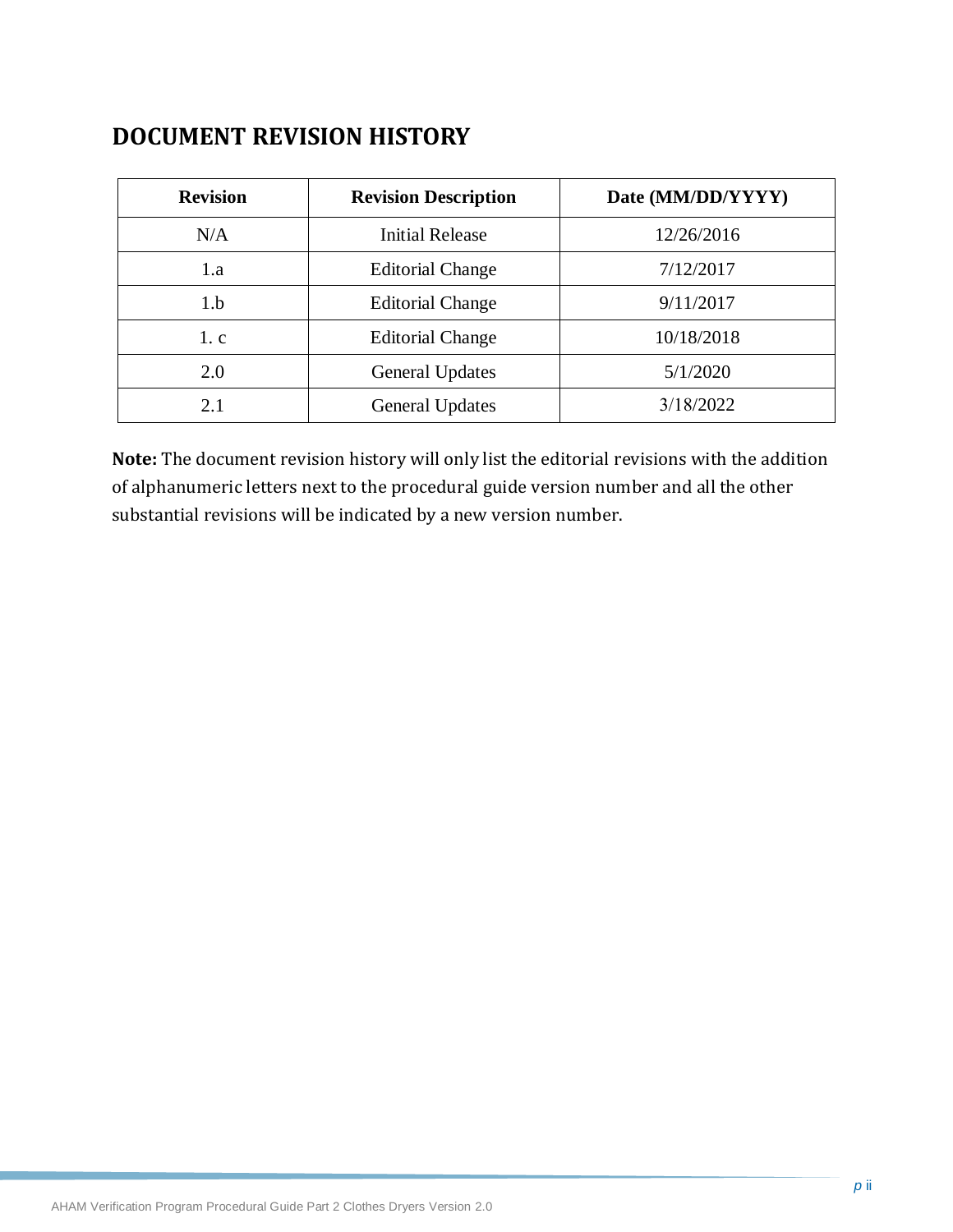## **FOREWORD**

The Association of Home Appliance Manufacturers (AHAM) sponsors the Clothes Dryers **Verification Program** (**Program** or **Verification Program**). This Procedural Guide outlines the specific policies and procedures which applies to Clothes Dryers **Verification Program** operated by AHAM. This Procedural Guide Part 2 should be used in conjunction with the AHAM Verification Program Procedural Guide Part 1 for All Major Appliance Verification Programs.

In order for products to be sold into the market in the United States, they must be compliant with applicable energy efficiency standards. The U.S. Department of Energy (DOE) requests the product's Combined Energy Factor (CEF), in pounds per kWh and Drum Capacity (DC), in Cubic Feet, are requested at the time of certification. Other programs, such as the voluntary ENERGY STAR program, a joint program of DOE and the US Environmental Protection Agency (EPA), administered by EPA, may require that **Manufacturers** obtain third-party **Qualification** of their products prior to distributing them into the market place.

Product certification is the responsibility of the product **Manufacturer**. The AHAM **Program** is not a certification program – it does not test products prior to their entry into market and it does not submit certification compliance information to **Government Stakeholders** on behalf of the **Manufacturers**. The AHAM **Program** does not qualify products, in the same way that it does not certify products.

The ENERGY STAR program, as of January 1, 2011, requires that any Clothes Dryer enrolled in the ENERGY STAR program be part of a third-party **Verification Program**. The selection process for AHAM is based on a sampling rate of 10% of each **Participant's Basic Models** with targeted selection requests by **Government Stakeholders** and the remaining selected randomly. The AHAM Clothes Dryer **Verification Program** has been recognized as a Verification Administrator for ENERGY STAR.

Verification of a product's stated energy consumption is typically conducted through random selection and testing of products already on the market. The AHAM **Program** provides a uniform and commercially practical verification of Clothes Dryer's Drum Capacity, Combined Energy Factor and Drying Cycle Time values. The intent of this industry **Program** is to verify the claims for all clothes dryer models are consistent with the claims values certified to the ENERGY STAR by a **Manufacturer** or **Private Brand Owner**. The **Program** cannot and will not enforce a product's compliance with energy efficiency standards or other voluntary program requirements.

Participation in the **Program** is voluntary. An independent EPA-recognized, ISO/IEC 17025 (latest edition) accredited third party test laboratory under contract to AHAM provides verification and challenge testing based on the EPA ENERGY STAR Product Specification for dryers version 1.1 and DOE **Test Procedure** (10 C.F.R. Part 430, Subpart B, Appendix D2 for ENERGY STAR models and any challenged models that were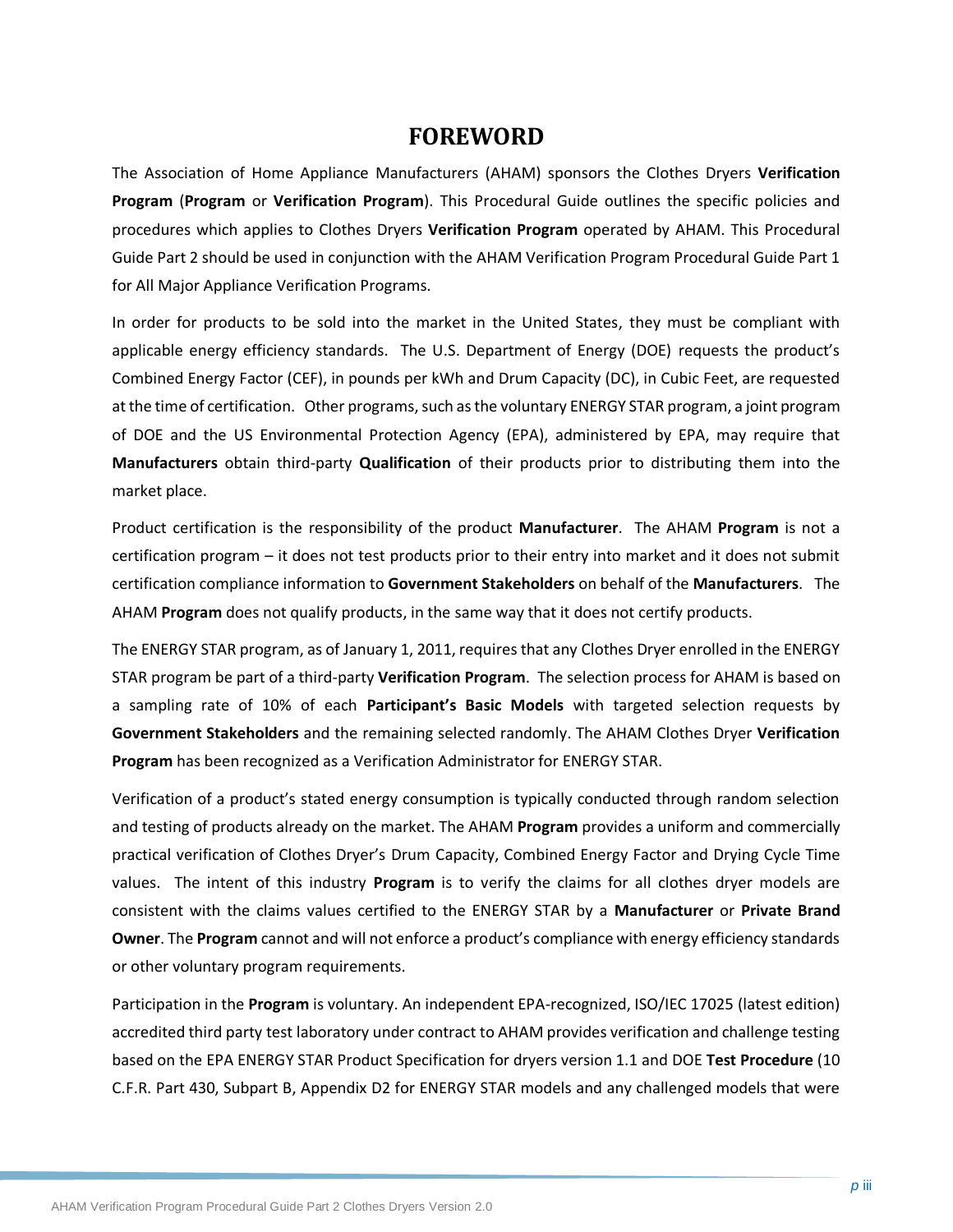tested per Appendix D2 for certification to DOE), with additional specificity provided by approved interpretations consistent with the DOE **Test Procedure**.

To participate in this **Program**, a **Participant** must list with AHAM all ENERGY STAR qualified models in production consistent with EPA ENERGY STAR **Qualified Product List (QPL)** and meet the requirements of 16 CFR 305.11(a)(1), unless the models are outside the scope of the **Verification Program Test Procedure**.

The AHAM **License Agreement (Agreement)** is a contract between the **Participant** and AHAM and is the governing document for participation in this **Program**. This Procedural Guide is an extension of, and is incorporated into, the Agreement and provides for the administration and uniform execution of the **Program**. General information and procedural details are included in this Procedural Guide. AHAM's **Major Appliance Verification Steering Committee (MAVSC)**, with oversight from the AHAM **Legal Operations Advisory Council (LOAC)** as needed, and at their sole discretion, may revise the Procedural Guide if such revision is deemed necessary, or as requested by DOE and EPA.

#### **For additional information, contact:**

Association of Home Appliance Manufacturers 1111 19th Street, NW Suite 402 Washington, DC 20036 Phone : 202-872-5955 [www.aham.org](http://www.info.org/)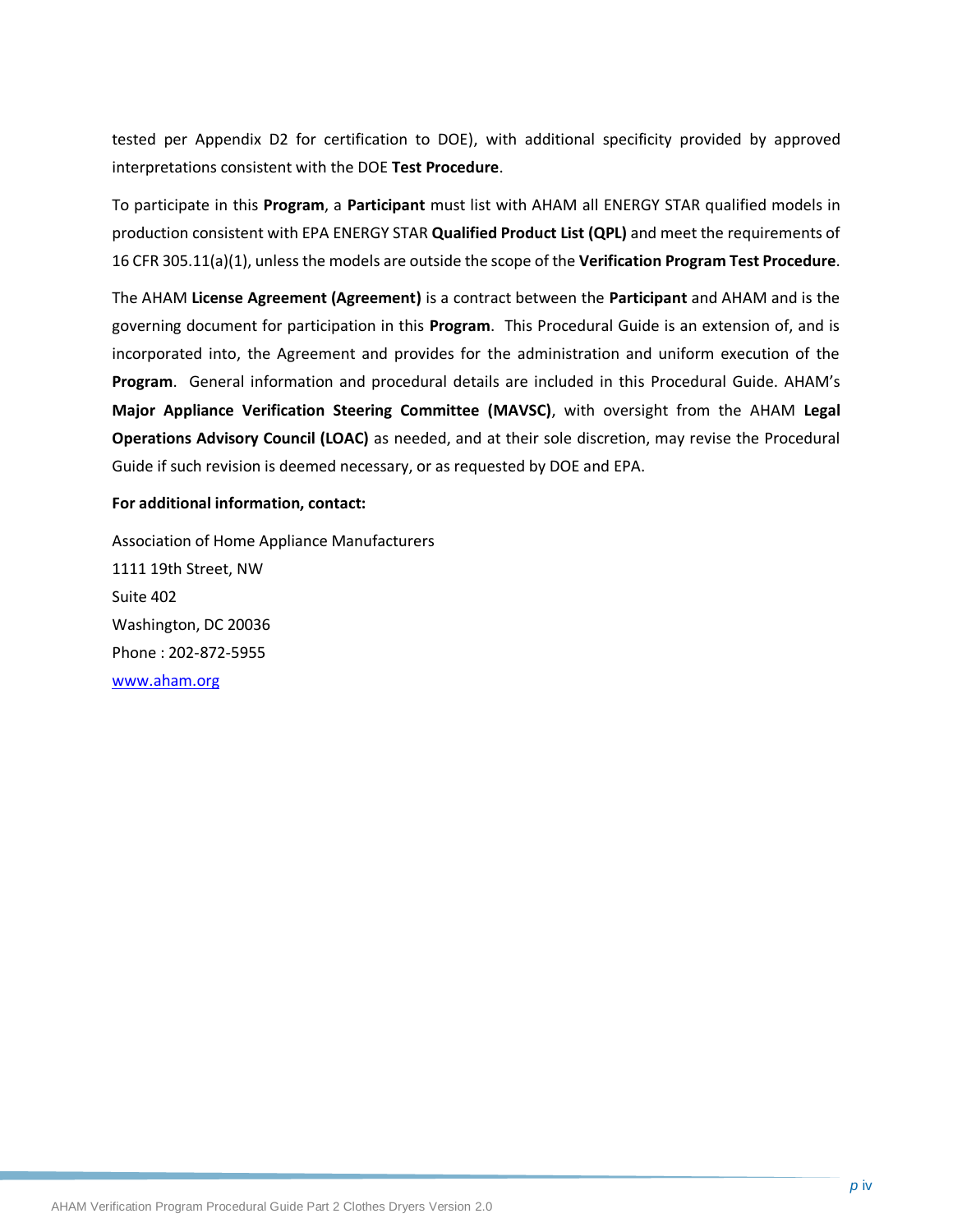# **Table of Contents**

| $\mathbf{1}$ . |      |                                                                               |
|----------------|------|-------------------------------------------------------------------------------|
|                | 1.19 |                                                                               |
|                | 1.25 |                                                                               |
|                | 1.26 |                                                                               |
|                | 1.33 |                                                                               |
|                | 1.36 |                                                                               |
| 2.             |      |                                                                               |
|                | 2.3  |                                                                               |
|                | 2.5  |                                                                               |
| 3.             |      |                                                                               |
| $\mathbf{A}$ . |      |                                                                               |
| 5.             |      |                                                                               |
|                | 5.6  |                                                                               |
|                | 5.7  | FINDING OF POTENTIAL NON-COMPLIANCE WITH ENERGY STAR REQUIREMENTS 4           |
| 6.             |      |                                                                               |
| 7 <sub>1</sub> |      |                                                                               |
|                |      | APPENDIX A: AHAM CLOTHES DRYER VERIFICATION PROGRAM LICENSE AGREEMENT 5       |
|                |      | APPENDIX B: AHAM CLOTHES DRYER VERIFICATION PROGRAM CHALLENGE REQUEST FORM 12 |
|                |      |                                                                               |
|                |      |                                                                               |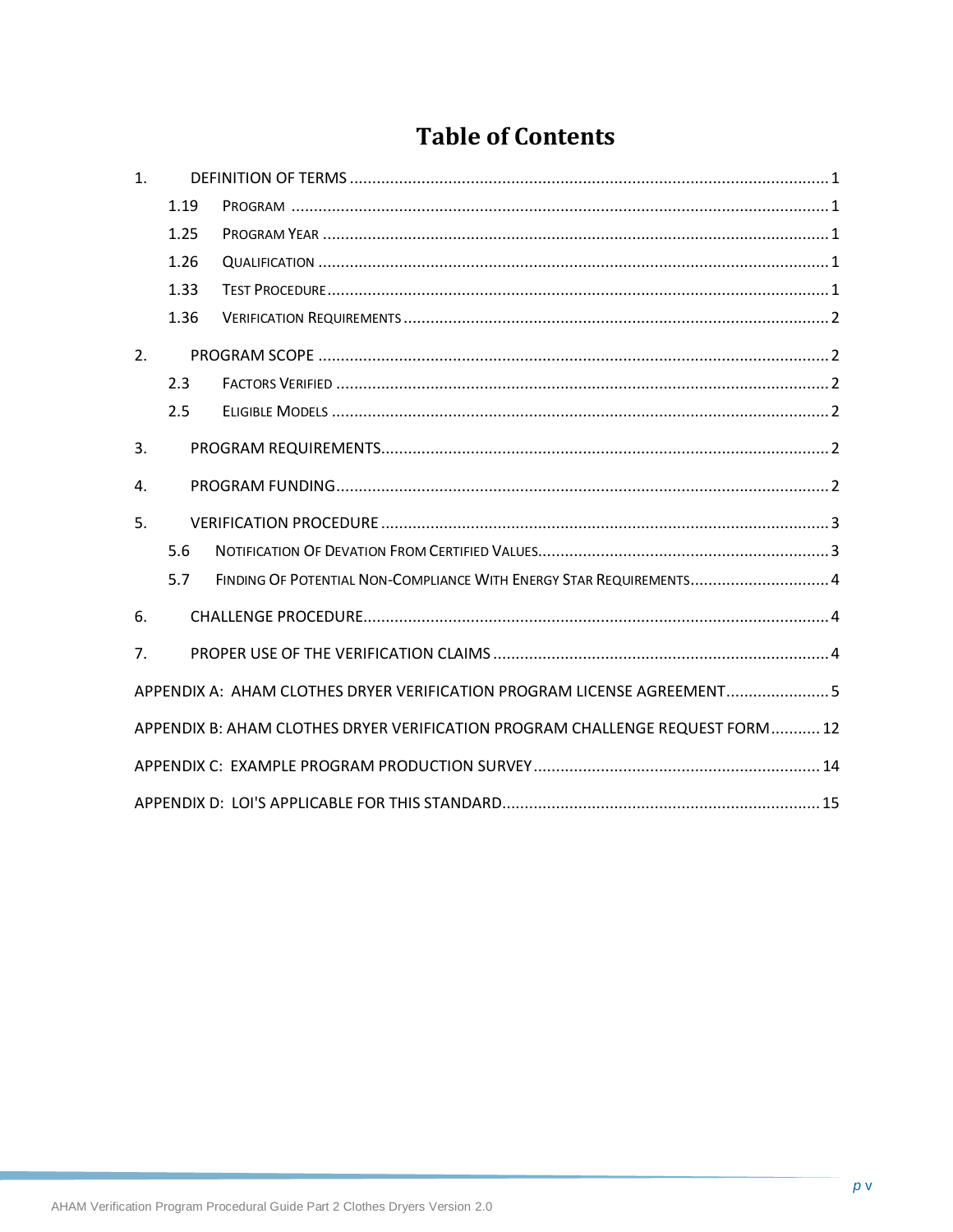*In all Instances the term, Test Procedure references the Procedure found at 10 CFR Part 430 Subpart B, Appendix D2. In addition to the definitions found in AHAM Verification Program Procedural Guide Part 1, the following definitions apply:*

### <span id="page-6-0"></span>**1. Definition of Terms**

The text of the AHAM Verification Program Procedural Guide Part 1 is amended as follows: All references to 10 CFR Part 430, Subpart B are amended to include Appendix D2 for ENERGY STAR models and any challenged models that were tested per Appendix D2 for certification to DOE. This will be noted throughout the Part 2 as the **Test Procedure** Amendment. The texts of definitions from 10 C.F.R. 430.2 and Part 430, Subpart B shall apply.

#### <span id="page-6-1"></span>**1.19 PROGRAM**

The text of the AHAM Verification Program Procedural Guide Part 1 is amended as follows: The term AHAM **Verification Program** is replaced with AHAM Clothes Dryer **Verification Program**.

#### <span id="page-6-2"></span>**1.25 PROGRAM YEAR**

<span id="page-6-3"></span>The Program year for the AHAM Clothes Dryer **Verification Program** is January 1 through December 31.

#### **1.26 QUALIFICATION**

In addition to the **Test Procedure** Amendment referenced in Item 1, the text of the AHAM Verification Program Procedural Guide Part 1 is amended as follows:

The term claims is replaced with, Combined Energy Factor (CEF) and Drying Cycle Time ( $T_{\text{div}}$ ) For Certified Values Claims (clause 5.6), the term is replaced with Drum Capacity (DC).

#### <span id="page-6-4"></span>**1.33 TEST PROCEDURE**

The text of the AHAM Verification Program Procedural Guide Part 1 is replaced with the following:

Verification and challenge testing will be based on the EPA ENERGY STAR Product Specification for Clothes Dryers V1.1 and DOE **Test Procedure**, 10 C.F.R. Part 430, Subpart B, Appendix D2 for ENERGY STAR models and any challenged models that were tested per Appendix D2 for certification to DOE, any waivers issued by DOE, Letters of Instruction issued by the AHAM Verification Department, with additional specificity provided by approved interpretations originating with the DOE **Test Procedure**. All **Test Procedure** interpretation questions arising during the course of verification and challenge testing will be referred to DOE for an official response.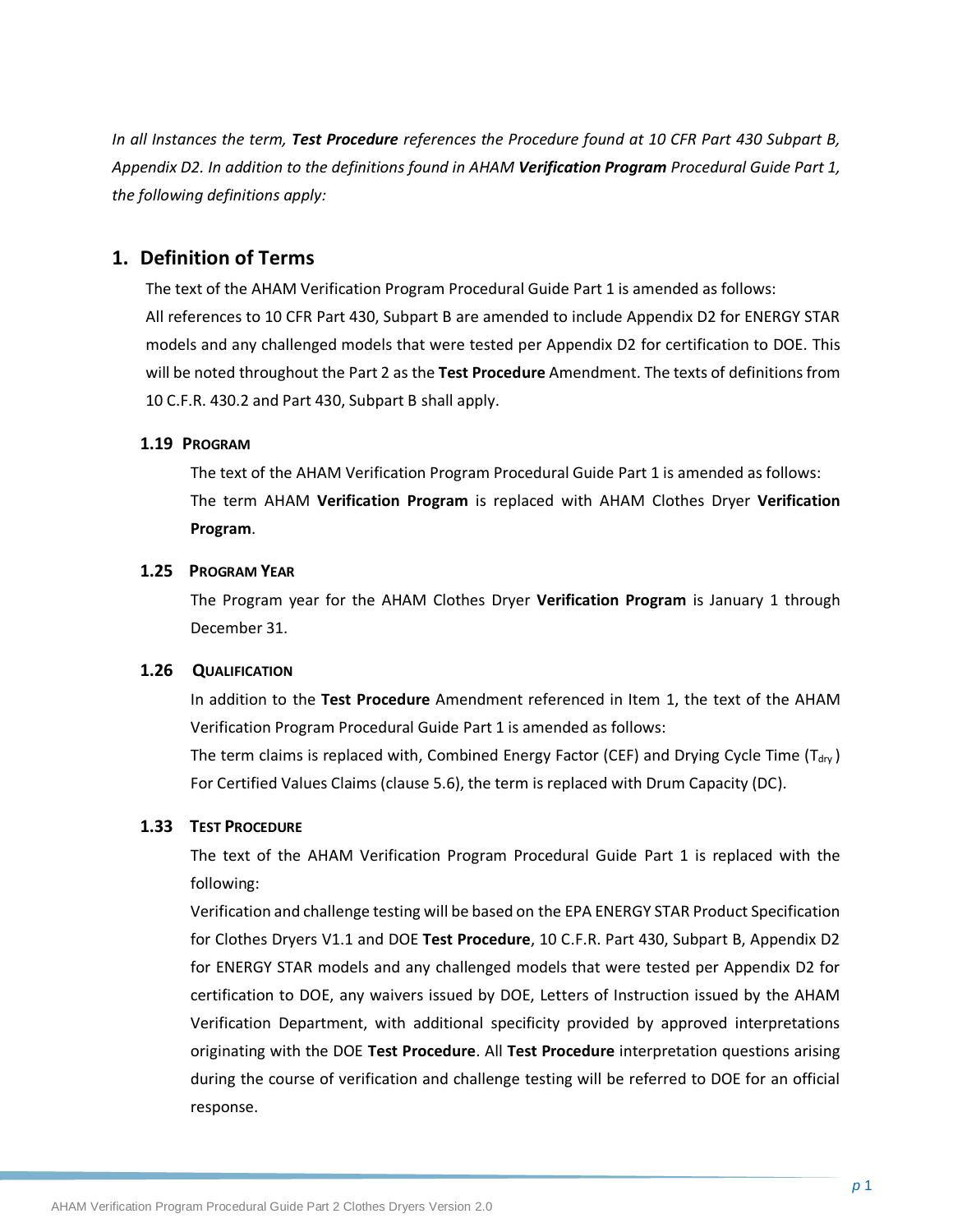#### **1.33.1 Test Method to Validate Demand Response**

The Demand Response feature of a **Connected Model** shall be validated according to the applicable ENERGY STAR Test method to Validate Demand Response specified in the EPA ENERGY STAR Product Specification for Clothes Dryers V1.1

#### **1.33.2 Validation of Connected Functionality for Connected Allowance**

For Connected Models, compliance with Connected Functionality shall be validated According to the appropriate section(s) of the EPA ENERGY STAR Product Specification for Clothes Dryers Version 1.1.

#### <span id="page-7-0"></span>**1.36 VERIFICATION REQUIREMENTS**

Test results shall be evaluated to the requirements of Version 1.1 of the ENERGY STAR Product Specification for Clothes Dryers, which includes Connected Product Criteria.

## <span id="page-7-1"></span>**2. Program Scope**

Texts from AHAM Verification Program Procedural Guide Part 1 applies except as follows:

**Reported claims will be Combined Energy Factor (CEF), and Drying Cycle Time (Tdry). Additionally, Values for the AHAM program will be the Clothes Container with Drum Capacity (DC) in Cubic Feet.**

### <span id="page-7-2"></span>**2.3 FACTORS VERIFIED**

The text of the AHAM Verification Program Procedural Guide Part 1 is clarified as follows: The factors verified are Combined Energy Factor (CEF), Drying Cycle Time ( $T_{DRY}$ ) per the maximum ENERGY STAR allowance, and Clothes Dryer Capacity (DC) to determine Product Class.

#### <span id="page-7-3"></span>**2.5 ELIGIBLE MODELS**

The text of the AHAM Verification Program Procedural Guide Part 1 is amended to include the following:

The term claims are replaced with Combined Energy Factor (CEF), Drying Cycle Time (T<sub>DRY</sub>). The AHAM Program claim is Clothes Dryer Capacity (DC).

## <span id="page-7-4"></span>**3. Program Requirements**

The text of the AHAM Verification Program Procedural Guide Part 1 applies.

## <span id="page-7-5"></span>**4. Program Funding**

The text of the AHAM Verification Program Procedural Guide Part 1 applies.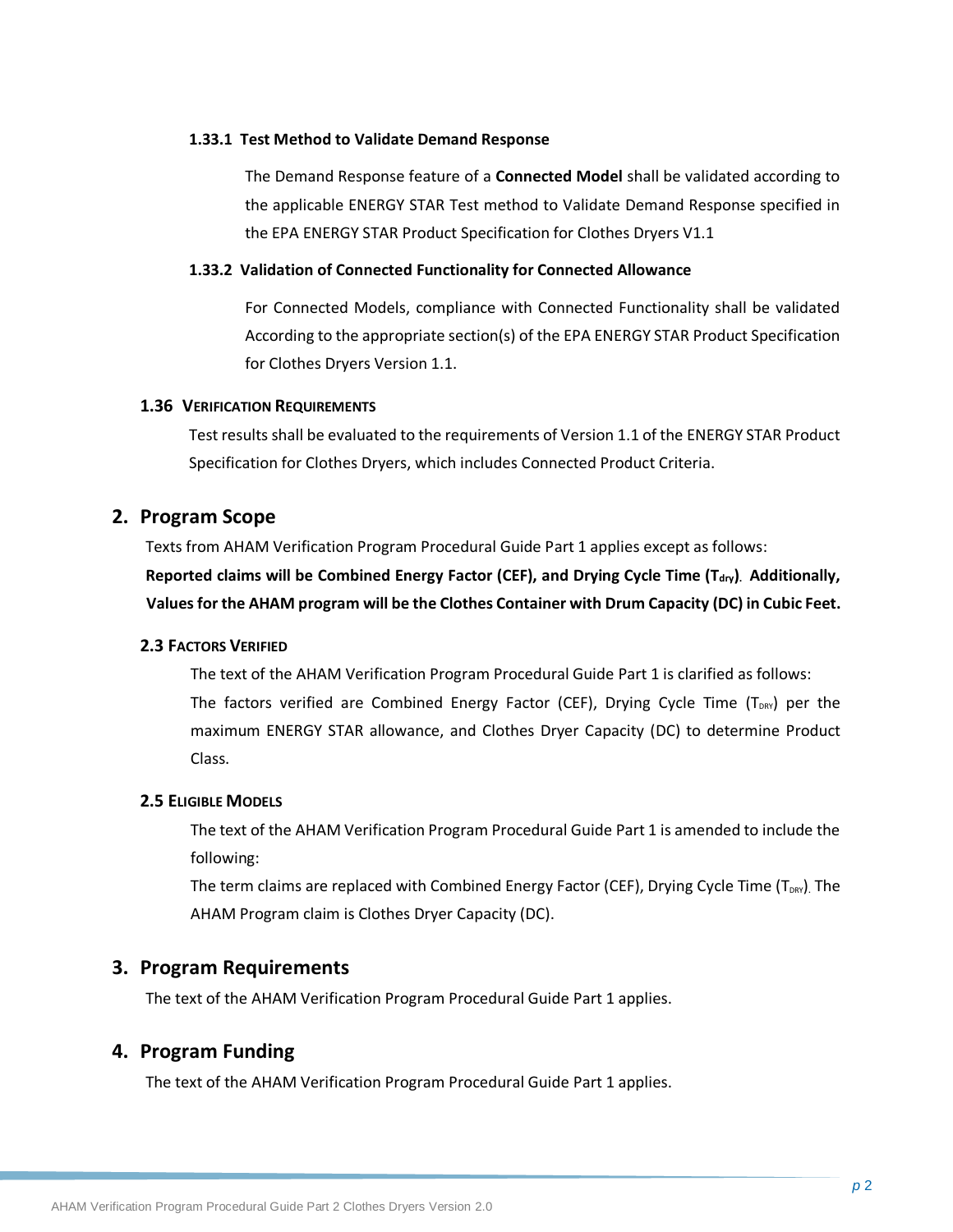## <span id="page-8-0"></span>**5. Verification Procedure**

#### **5.4 VERIFICATION AND EVALUATION METHOD**

Per 1.36, the Version 1.1 ENERGY STAR Clothes Dryers Specification – May 5, 2017 is the method that will be verified.

CEF shall be greater than or equal to the Minimum CEF (CEFMIN) as calculated per Equation 1 in the specification.

#### **5.5 FINDING OF COMPLIANCE WITH ENERGY STAR REQUIREMENTS**

When verification test results indicate that the verified rating (rounded as noted below) is less than or greater than 5 % of the ENERGY STAR requirement for 1 unit or pass the statistical methods as outlined in EPA Directive 2011-04 (see Part 1 – Appendix A), verification is automatically established for the model tested and models within the same **Basic Model**.

These **Tolerances** are to allow for variations in testing that inevitably occur in any given laboratory facility, variations between laboratories, and variations in components. They are not to be used to rate a given model at values better than the expected average value of all **Units** from the assembly line.

#### **5.5.1 Combined Energy Factor**

The Combined Energy Factor measured for any spot check production **Unit** shall not be less than 95.0% of the value **r**equired by the ENERGY STAR Product class (rounded to two decimals).



*Informative Note: Based on 10 CFR 430.23 (d) (3) (3), the combined energy factor is determined in accordance with 4.8 of appendix D1 or D2, the result then being rounded off to the nearest hundredth (.01).*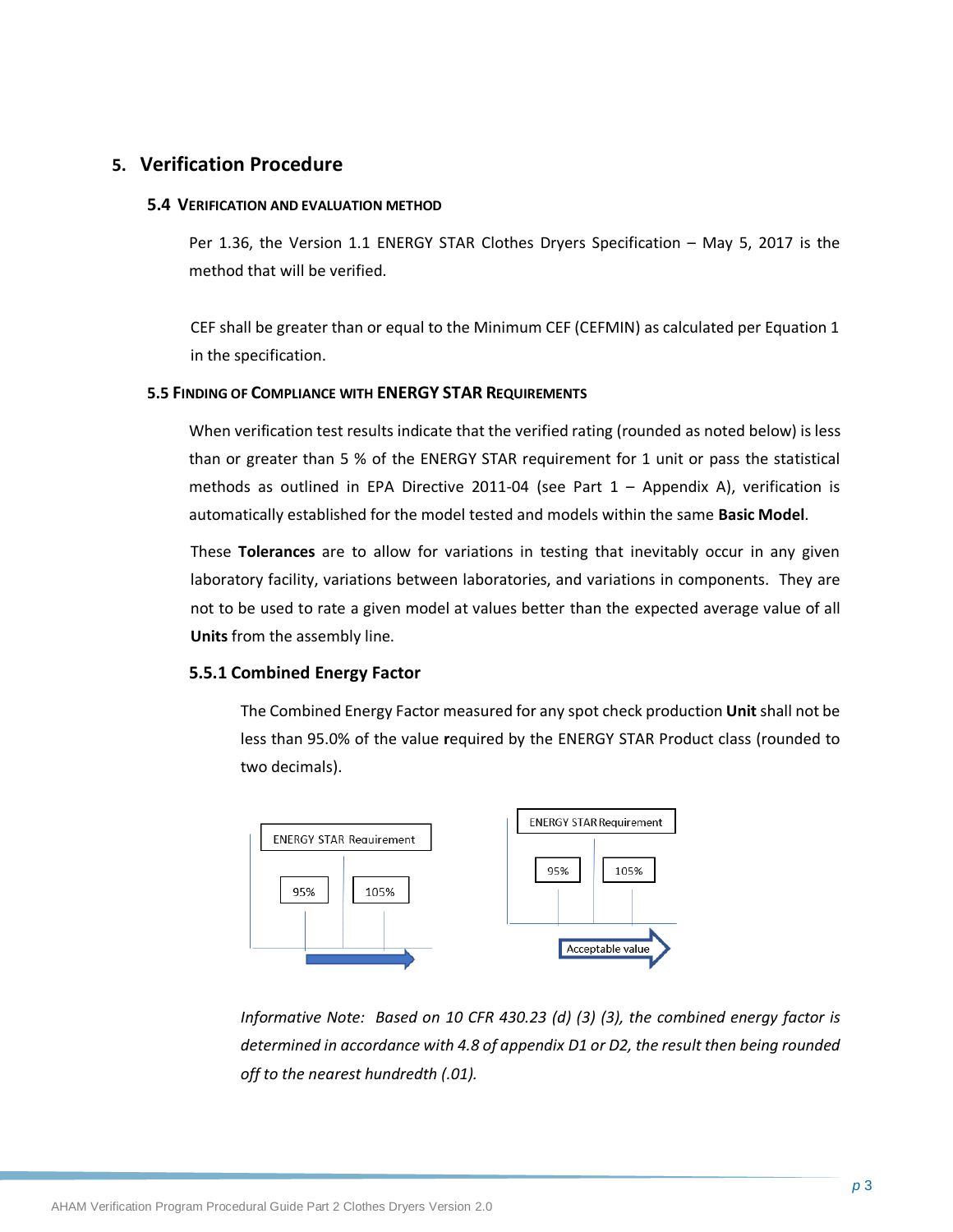#### **5.5.2 Drying Cycle time:**

The Drying Cycle Time measured for any spot check production **Unit**shall be 80 minutes or less as measured by Section 5.C, of the ENERGY STAR specifications**.**

#### **5.6 NOTIFICATION OF VARIATION FROM CERTIFIED VALUES**

The intent of the industry is to assure that the average Combined Energy Factor, the Dryer Cycle Time and Drum Capacity for **Units** produced by each **Participant** is 100% of the certified rating.

#### **5.6.1 Combined Energy Factor**

The Combined Energy Factor measured for any production **Unit** is compared to the value listed on ENERGY STAR **QPL.**

#### **5.6.2 Drying Cycle time:**

The Drying Cycle Time measured for any production **Unit** is compared to the cycle time listed on ENERGY STAR **QPL.**

#### **5.6.3 Drum Capacity**

The Drum Capacity measured for any production **Unit** is compared to the value listed on ENERGY STAR **QPL.**

Note: The Program Laboratory will conduct tests and evaluate test data within the framework of the Standard, License Agreement, and this Procedural Guide. It is the responsibility of each Participant to rate Units in accordance with these documents and applicable government regulations

The noted deviation from the certified ratings for Combined Energy Factor, Drying Cycle Time and Drum Capacity are included on the test report. The test report is forwarded to the Participant and AHAM

### **5.7 FINDING OF NON- COMPLIANCE WITH ENERGY STAR**

Note that if the spot check unit fails to meet the criterial in section 5.5 above, three additional samples shall be tested and the analysis per the Verification Testing Directive (EPA Directive No. 2011-04 most recent date) will be followed to determine a potential non-compliance. For a potential non-compliance, see clause 5.7 of AHAM Verification Program Procedural Guide Part 1.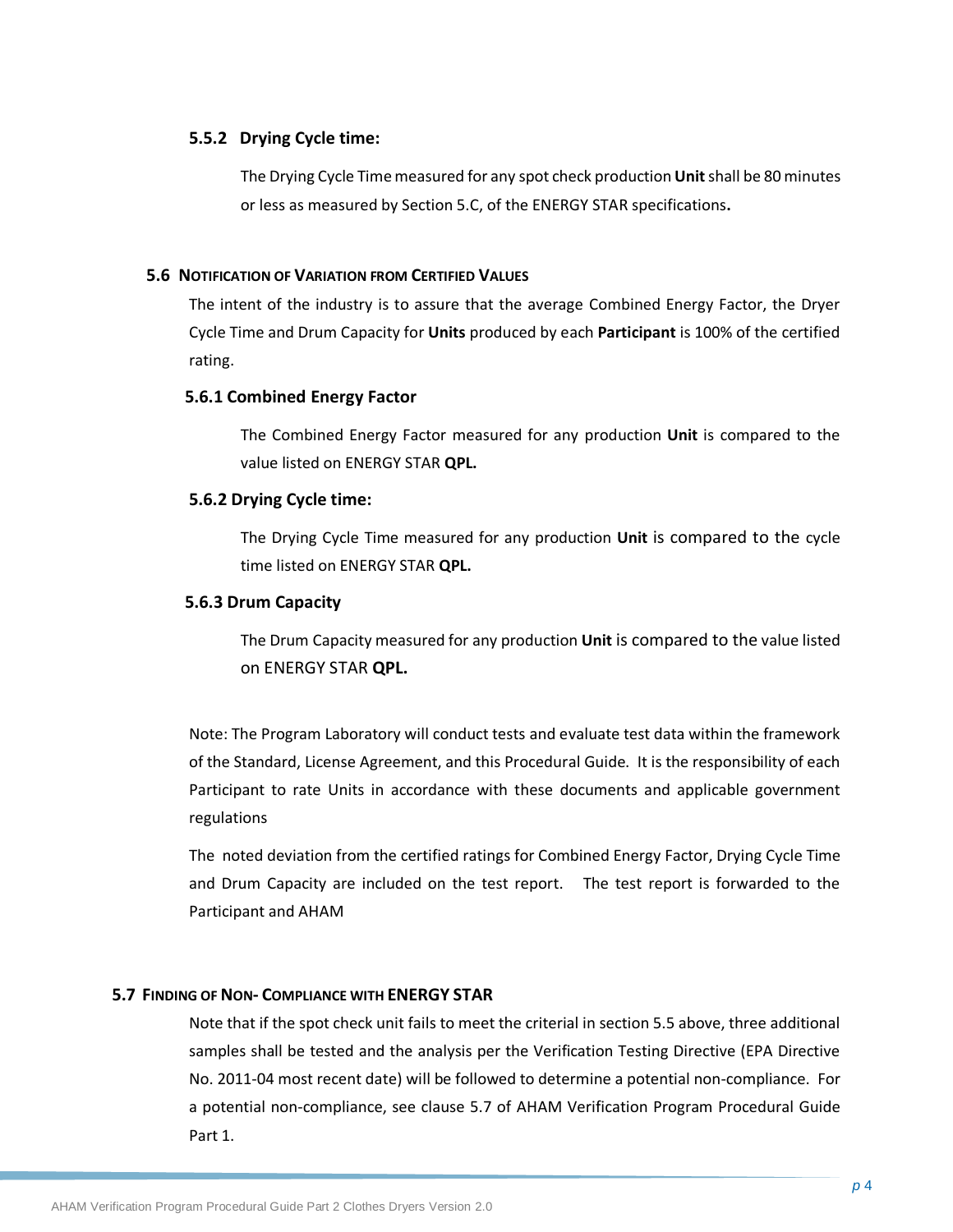## <span id="page-10-0"></span>**6. Challenge Procedure**

The text of the AHAM Verification Program Procedural Guide Part 1 applies, with the clarification that the claims are CEF, T<sub>DRY</sub> and/or DC, as appropriate to the challenge.

## <span id="page-10-1"></span>**7. Proper Use of the Verification Claims**

The Text of the AHAM Verification Program Procedural Guide Part 1 is applicable.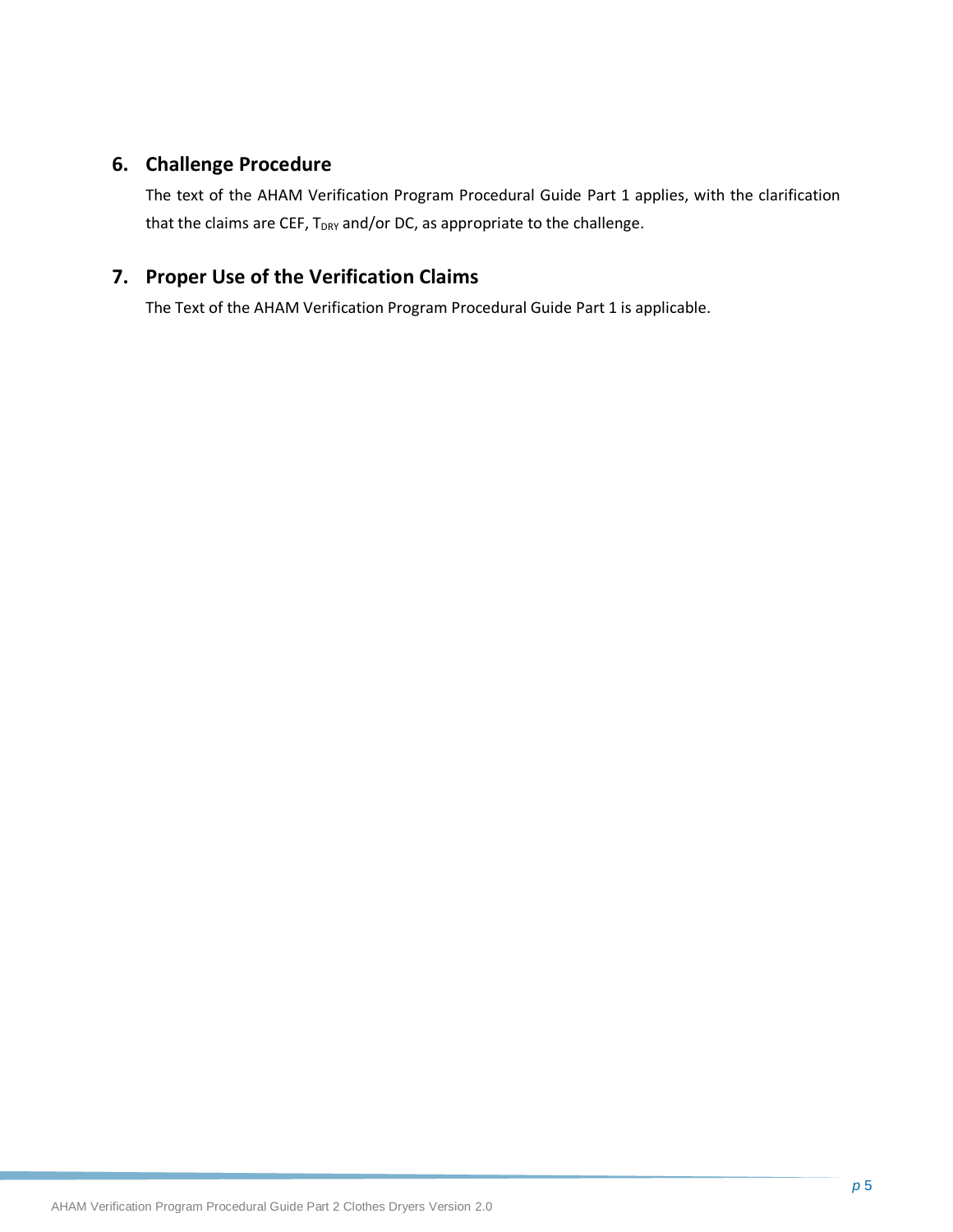## <span id="page-11-0"></span>**APPENDIX A: AHAM CLOTHES DRYER VERIFICATION PROGRAM LICENSE AGREEMENT**

This Agreement, made this this day of this allows the set of the set of the set of the set of the set of the s ASSOCIATION OF HOME APPLIANCE MANUFACTURERS (AHAM), a not-for-profit business association incorporated in the State of Illinois, having its principal office at 1111 19th Street, N.W., Suite 402, Washington, DC 20036, hereinafter called Licensor, and having its principal offices at the following location (full address)\_\_\_\_\_\_\_\_\_\_\_\_\_\_\_\_\_\_\_\_\_\_\_\_\_\_\_\_\_\_\_\_\_\_\_\_\_\_\_\_\_\_\_\_\_\_\_\_\_\_\_

## \_\_\_\_\_\_\_\_\_\_\_\_\_\_\_\_\_\_\_\_\_\_\_\_\_\_\_\_\_\_\_\_\_\_\_\_\_\_\_\_\_\_\_\_\_\_\_\_ , hereinafter called Licensee.

#### **WITNESSETH:**

WHEREAS, The U.S. Department of Energy (DOE) has promulgated a Test Procedure for determining certain performance characteristics for Clothes Dryer in the USA;

WHEREAS, Licensor is the sponsor of a Verification Program in the USA (Verification Program or Program) in support of the acceptance and use of that standard and the procedures set forth in the Procedural Guide (s), all in the public interest, to the end that public confidence in said performance characteristics may be effectively promoted;

WHEREAS, Licensee wishes to participate in said Verification Program;

NOW, THEREFORE, it is agreed by and between the parties hereto as follows:

#### **LICENSEE:**

A.1. Shall, upon the signing of this Agreement, have (1) the same person signing this Agreement on its behalf and (2) the engineer designated by such person sign and submit to Licensor the Certification Affidavit attached hereto as Exhibit A.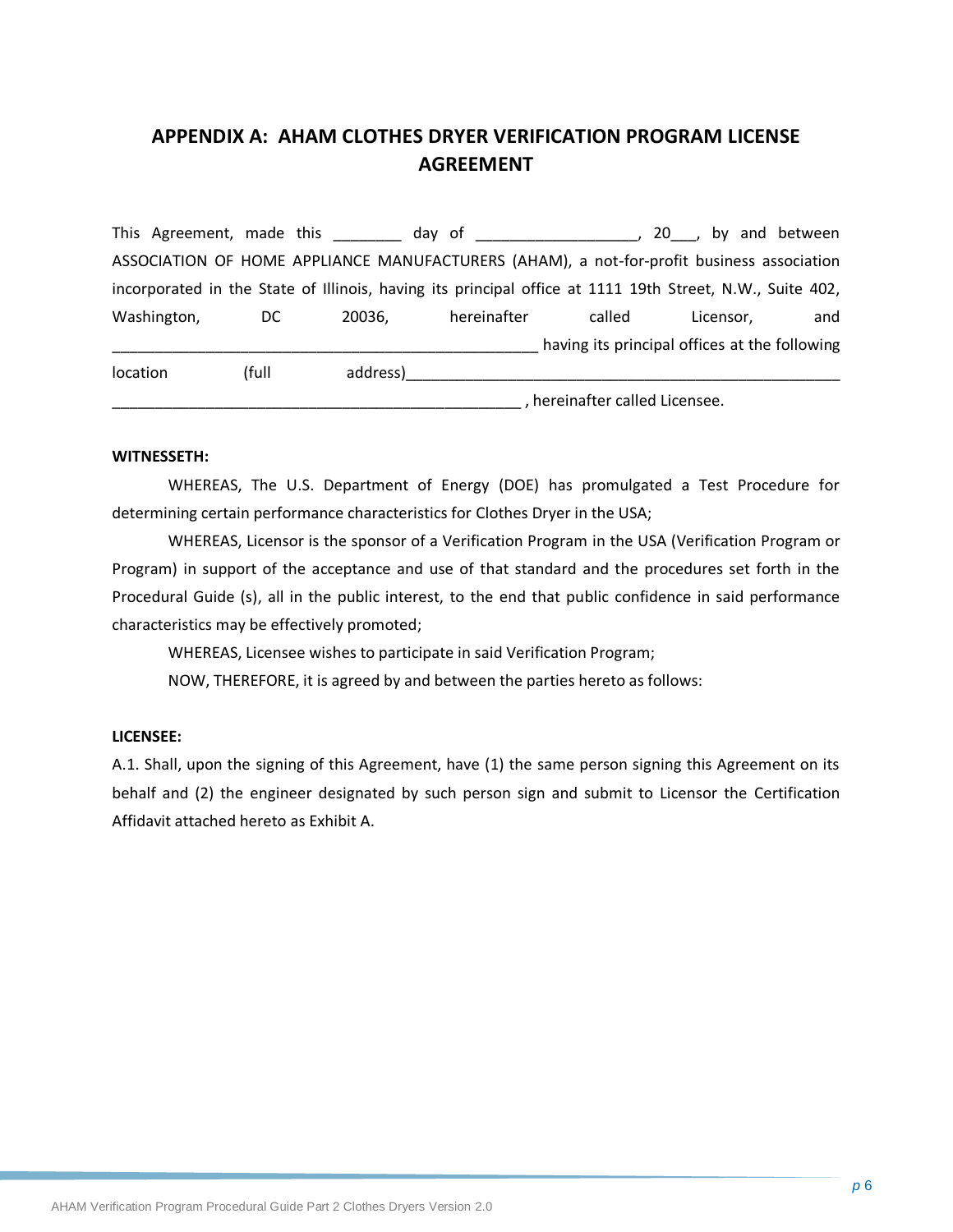A.2. Shall abide by and comply with all provisions of the Procedural Guide (s) developed by AHAM for the implementation of the Verification Program.

A.3. Shall abide by, comply with and have the right to be apprised of all decisions made by the governing AHAM product council or committee which affect this Verification Program. This product council/committee shall meet periodically with AHAM staff for communication, advice and counsel on the operation of the Verification Program, and shall determine all policy for the Verification Program.

A.4. Shall abide by the following Verification Program Payment Policy: For verification program participants, if invoices are not paid within 90 days after the invoice date, the participant will be given written notice that they have an additional 45 days to become current, or it will result in termination from the program. If a terminated company wishes to rejoin the program, it will be required to pay all outstanding invoices, and a full year program fees in advance.

#### **LICENSOR AND LICENSEE:**

B.1. Agree that the Procedural Guide (s) is an extension of this License Agreement, provides all necessary details for participation in the Verification Program and is incorporated by reference into this Agreement. Agree that Licensor has the right in its sole discretion to make changes to any aspect of the Procedural Guide (s) and Licensee will be bound by those changes. Revisions to procedures which become effective before the Procedural Guide (s) is reprinted will be outlined in Letters of Instruction from Licensor to Licensees; such letters will automatically amend the Procedural Guide (s) upon issuance.

B.2. Agree that this Agreement shall extend for an initial period of one (1) year and shall be automatically renewable for successive additional periods of one (1) year each unless either party, at least thirty (30) days prior to the date of expiration, gives notice in writing that it does not wish the Agreement to be renewed; provided, however, that either Licensor or Licensee may terminate this License Agreement upon sixty (60) days' written notice to the other party.

B.3. Agree that in the event that Licensee defaults under this Agreement, Licensor may immediately exclude Licensee from the Program by written notice sent by certified mail to Licensee. Under such circumstances, this Agreement will be considered void upon the date of Licensee's receipt of said written notice, and the remaining provisions concerning exclusion of a Licensee outlined in the Procedural Guide (s) shall be followed.

B.4. Agree that the initial data on Licensee's certified rating(s) for models subject to the Program as submitted to the independent testing laboratory under contract to Licensor on forms provided by that laboratory (see the Procedural Guide (s) shall not be treated as confidential by either the laboratory or Licensor.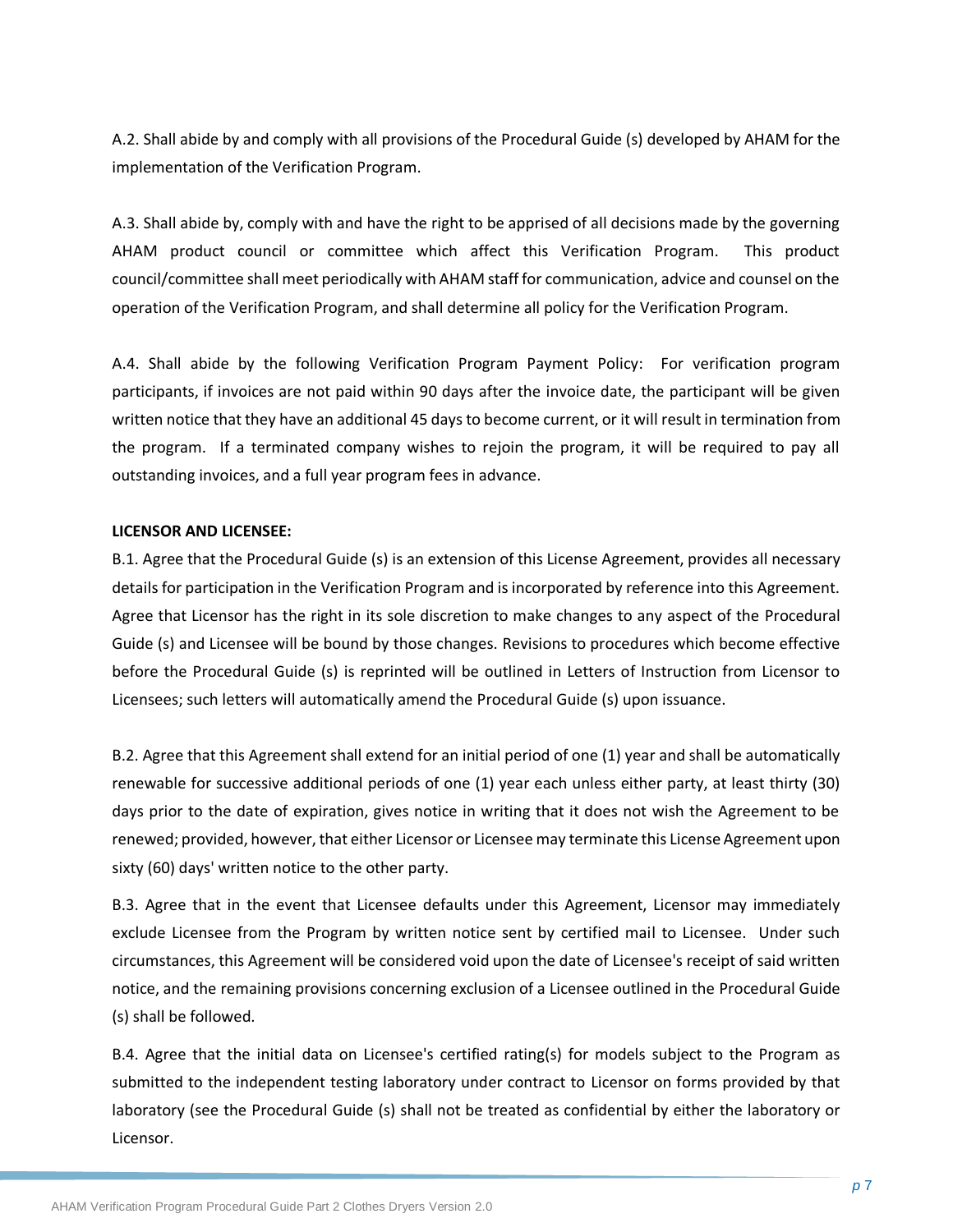B.6 Except as provided in this paragraph, Licensee agrees to indemnify and hold harmless AHAM, its board of directors, officers and employees, their successors and assigns, for and from any and all claims, demands, lawsuits, judgments, contracts, debts, and expenses (including reasonable attorney's fees), of any kind or nature, whether at law or in equity, arising out of or in connection with the Licensee's participation in the AHAM Clothes Dryer Verification Program (including, but not limited to, a Licensee's conduct constituting a breach of this agreement and license), and/or the manufacture, design, information for use, warranties and representations, and use of Licensee's Clothes Dryers. No claim for indemnity under this paragraph shall be effective until Licensee has received from AHAM written notice of the claim for which AHAM believes it is entitled to indemnification hereunder. Licensee shall promptly reimburse AHAM for all costs and expenses incurred in defending AHAM against any such claims, demands, causes of action, or liability, including, but not limited to, attorney's fees. This indemnification shall survive termination of this agreement and license.

AHAM affirmatively disclaims any obligation to indemnify or hold harmless the Licensee from any and all claims, demands, lawsuits, judgments, contracts, debts, and expenses (including attorney's fees), of any kind or nature, whether at law or in equity, arising out of or in connection with any claims asserting infringement of a third party's trademark. In the event a third party files a claim against the Licensee asserting infringement of a third party's trademark, Licensee is required to provide AHAM with written notice of the claim within 14 days. AHAM will consider, in good faith but without obligation and in its sole discretion, whether it is appropriate to assist, intervene, indemnify or take any action with respect to the reported claim.

B.7. Licensee acknowledges that it is responsible for compliance with laws or other requirements relating to the products and ratings under this program and shall indemnify and hold harmless Licensor for any violations of such laws or requirements

B.8. The interpretation of this Agreement and the parties' performance there under shall be governed by the laws of the District of Columbia.

B.9. In the event that any part or parts of this Agreement and/or the Procedural Guide (s) are found to be void, the remaining provisions shall nevertheless be binding, to the extent practicable, with the same effect as though the void parts were deleted.

B.10. This Agreement, being the final and complete understanding between the above parties, supersedes and nullifies all prior agreements.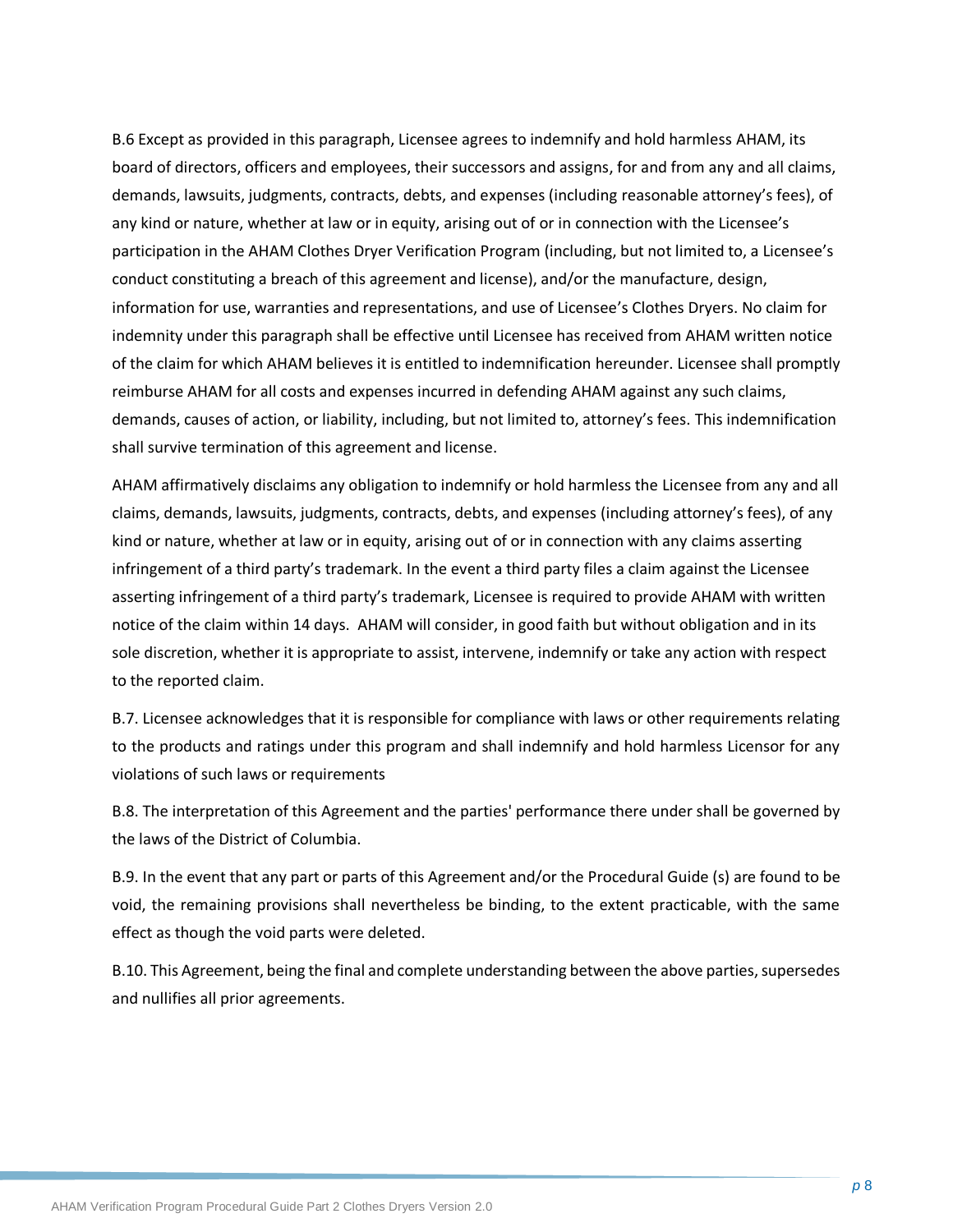## **Clothes Dryer Verification Program LICENSE AGREEMENT**

To be signed by AHAM President:

|  |  | ASSOCIATION OF HOME APPLIANCE MANUFACTURERS (Licensor) |  |
|--|--|--------------------------------------------------------|--|
|--|--|--------------------------------------------------------|--|

| Signed by:                   |                                         |            |
|------------------------------|-----------------------------------------|------------|
|                              | Joseph M. McGuire, AHAM President & CEO |            |
| Date:                        |                                         |            |
| To be completed by Licensee: |                                         |            |
| <b>Company Name</b>          |                                         | (Licensee) |
| Print Name:                  |                                         |            |
| Title:                       |                                         |            |
| Date:                        |                                         |            |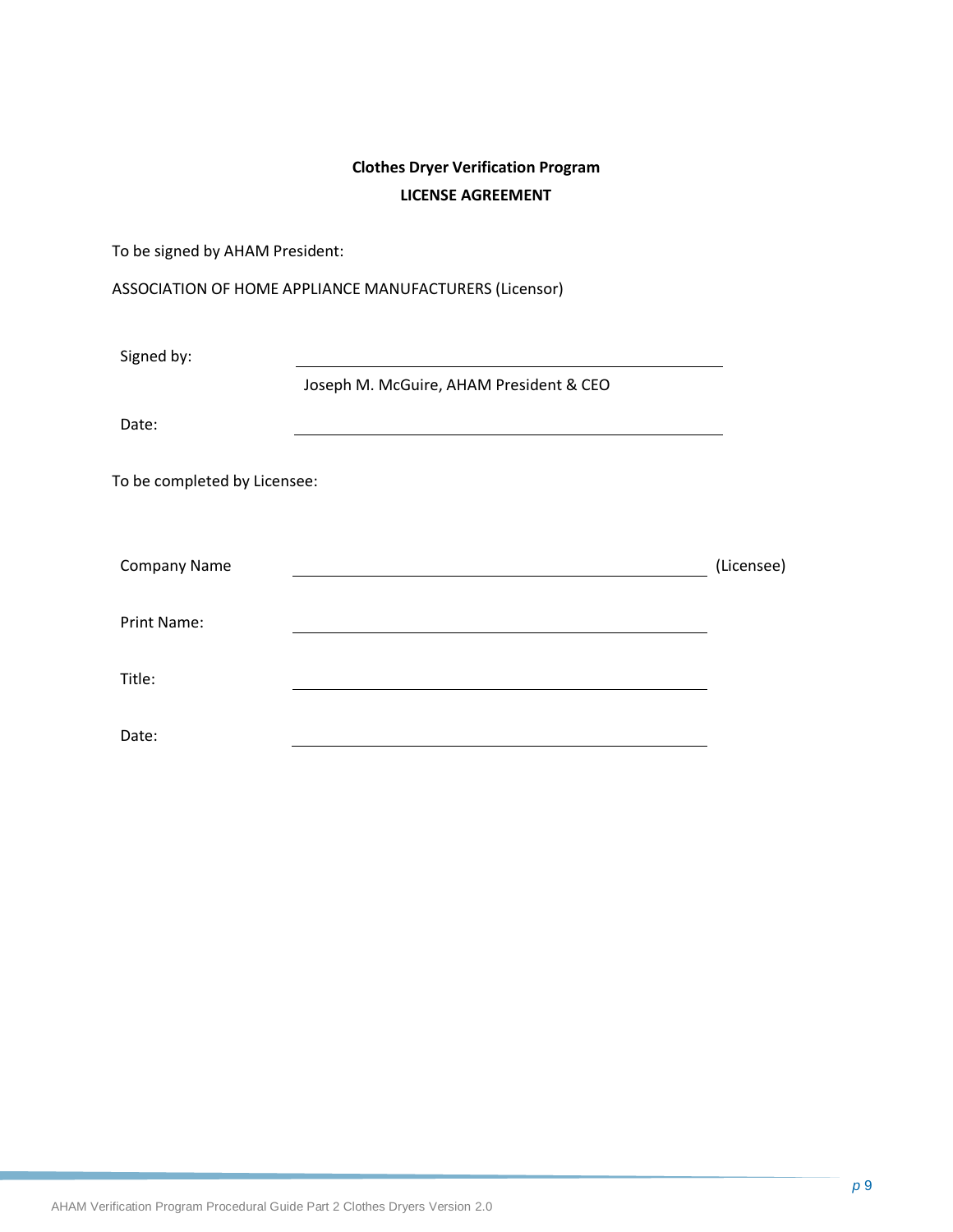## **Exhibit A CERTIFICATION AFFIDAVIT (To be completed by Licensee)**

The undersigned hereby certify and state, on behalf of **with all of**  $\blacksquare$ 

\_\_\_\_\_\_\_\_\_\_\_\_\_\_\_\_\_\_\_\_ (Licensee) that the ratings of energy consumption in pounds per kilowatt hours and drum capacity in cubic feet for Clothes Dryer models submitted for Verification under the foregoing program by said Licensee are accurately determined and stated in accordance with the DOE Test Procedure (10 CFR Part 430, Subpart B, Appendix D2), with additional specificity provided by approved interpretations consistent with the DOE Test Procedure.

To be completed by Engineer [Reference Section A.1 (2)]:

| Signed by:  |  |
|-------------|--|
| Print Name: |  |
| Title:      |  |
| Date:       |  |

To be completed by same individual that signed the License Agreement on page 3 [Reference Section A.1 (1)]:

| Signed by:         |  |
|--------------------|--|
| <b>Print Name:</b> |  |
| Title:             |  |
| Date:              |  |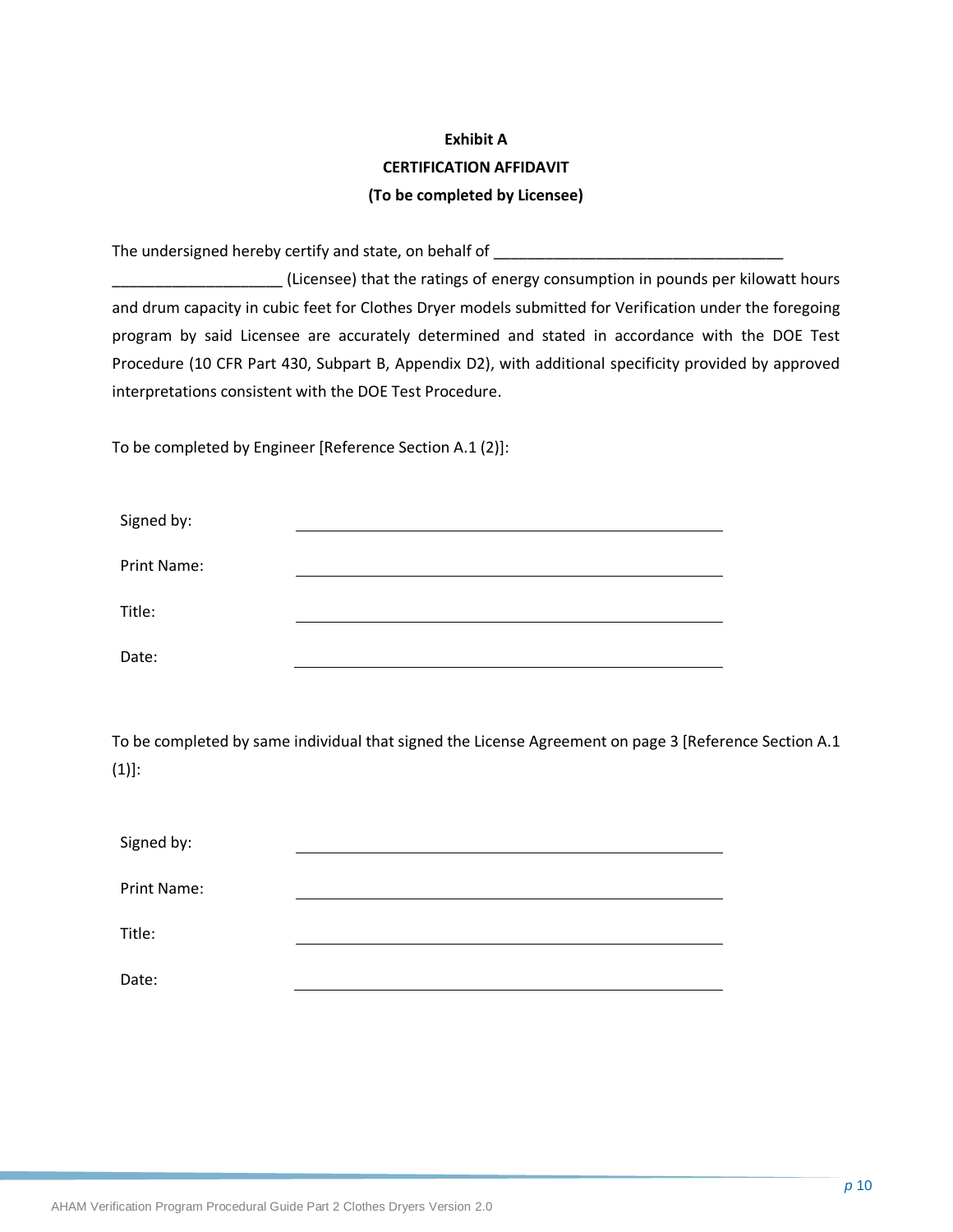#### **Exhibit B**

#### **PRIMARY CONTACT FOR TECHNICAL ISSUES**

(Note: All verbal and written communications will be in English)

| COMPANY:                |  |
|-------------------------|--|
| NAME:                   |  |
| TITLE:                  |  |
| E-MAIL:                 |  |
| <b>PHONE NUMBER:</b>    |  |
| <b>FAX NUMBER:</b>      |  |
| <b>MAILING ADDRESS:</b> |  |
| <b>COUNTRY:</b>         |  |

#### **PRIMARY CONTACT FOR INVOICING/BILLING/PAYMENT**

(Note: All verbal and written communications will be in English)

| <b>COMPANY:</b>         |  |
|-------------------------|--|
| NAME:                   |  |
| TITLE:                  |  |
| E-MAIL:                 |  |
| <b>PHONE NUMBER:</b>    |  |
| <b>FAX NUMBER:</b>      |  |
| <b>MAILING ADDRESS:</b> |  |
| <b>COUNTRY:</b>         |  |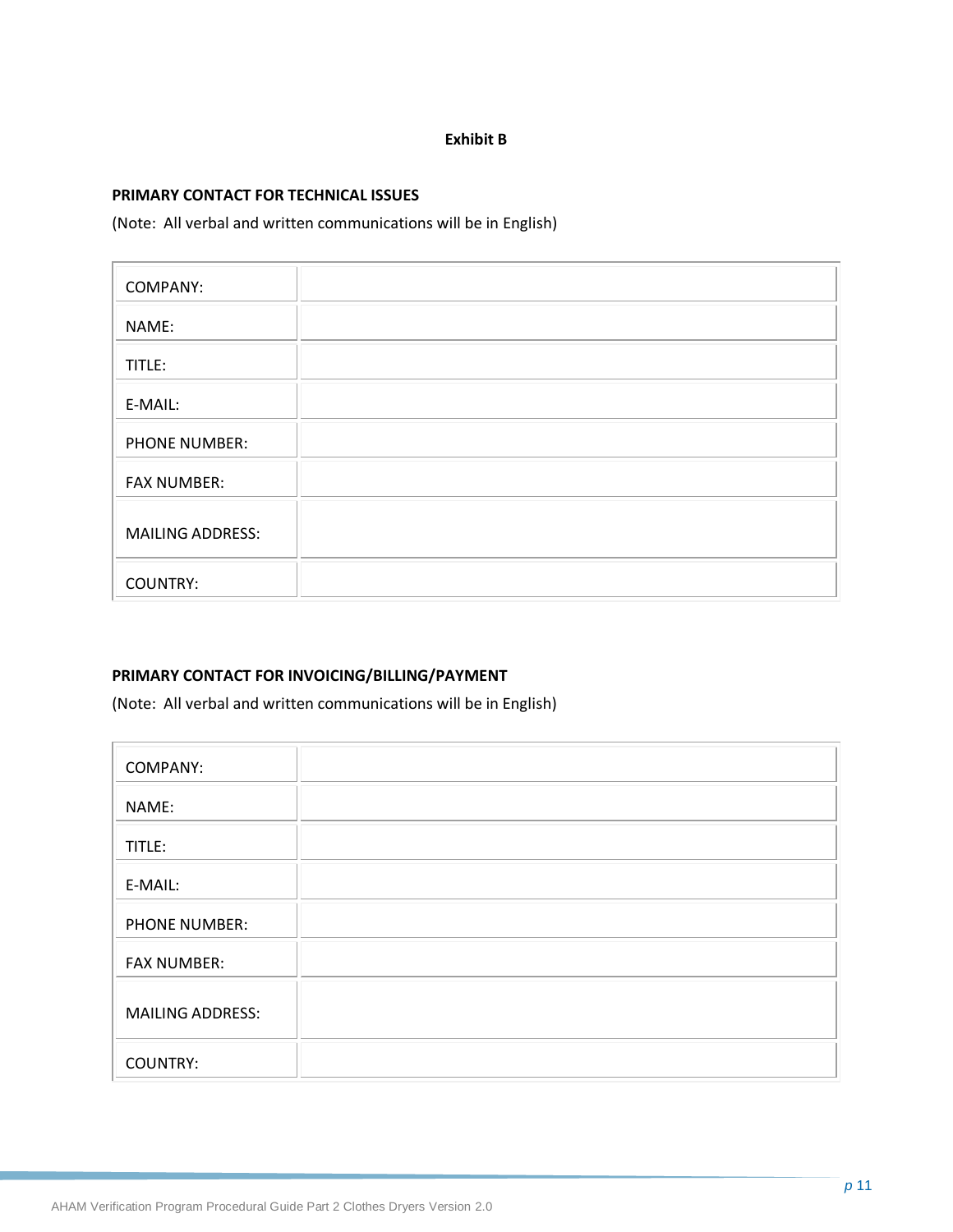### **SECONDARY CONTACT FOR ADMINISTRATIVE ISSUES**

(Note: All verbal and written communications will be in English)

| <b>COMPANY:</b>         |  |
|-------------------------|--|
| NAME:                   |  |
| TITLE:                  |  |
| E-MAIL:                 |  |
| PHONE NUMBER:           |  |
| <b>FAX NUMBER:</b>      |  |
| <b>MAILING ADDRESS:</b> |  |
| <b>COUNTRY:</b>         |  |

#### **SECONDARY CONTACT FOR INVOICING/BILLING/PAYMENT**

(Note: All verbal and written communications will be in English)

| <b>COMPANY:</b>         |  |
|-------------------------|--|
| NAME:                   |  |
| TITLE:                  |  |
| E-MAIL:                 |  |
| <b>PHONE NUMBER:</b>    |  |
| <b>FAX NUMBER:</b>      |  |
| <b>MAILING ADDRESS:</b> |  |
| <b>COUNTRY:</b>         |  |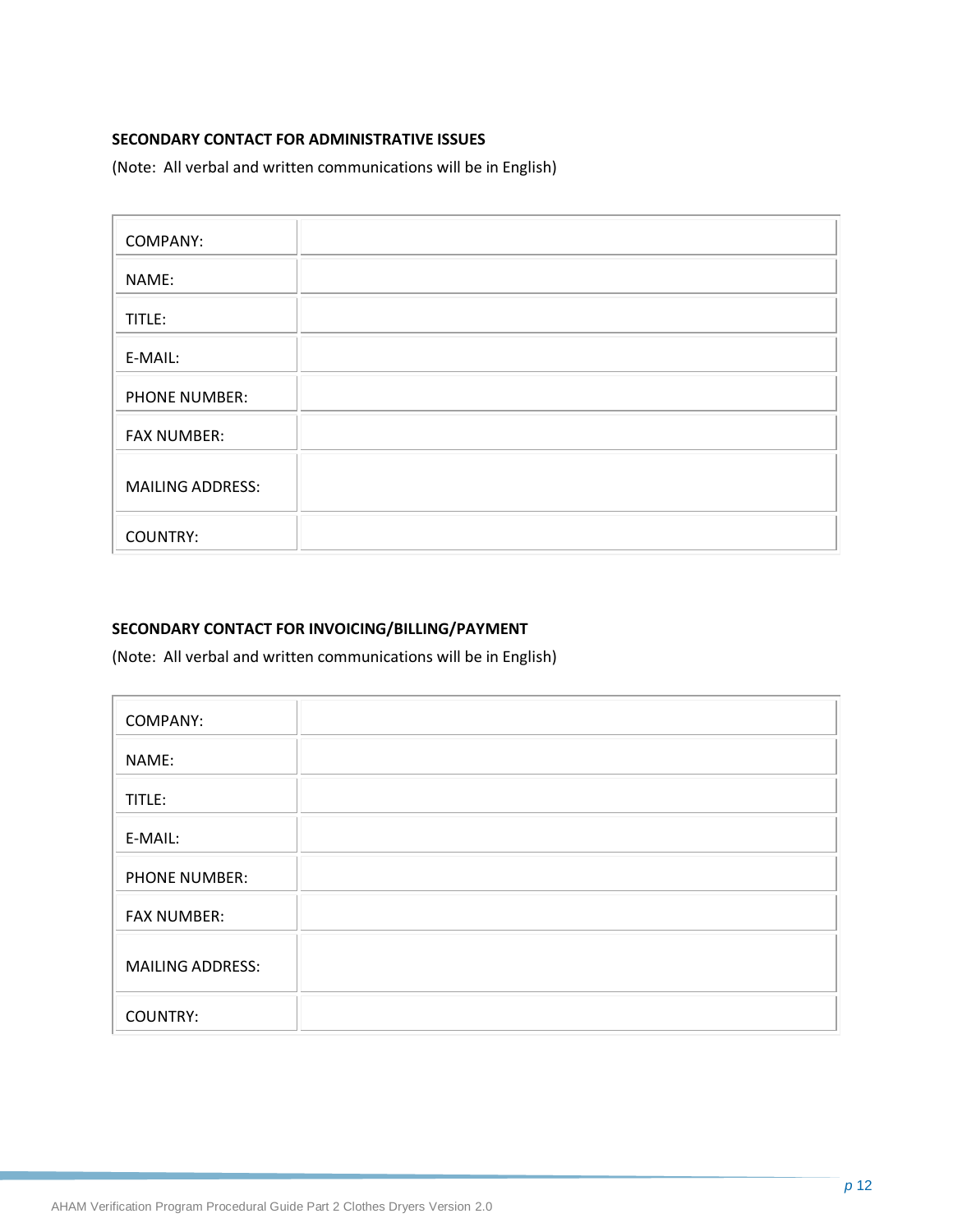## <span id="page-18-0"></span>**APPENDIX B: AHAM CLOTHES DRYER VERIFICATION PROGRAM CHALLENGE REQUEST FORM**

**Date of Request:**

| <b>Brand Name:</b> | <b>Model Number:</b>     |  |
|--------------------|--------------------------|--|
|                    |                          |  |
| Manufactured By:   | <b>Manufactured For:</b> |  |

| Reason for Challenge (check all that apply):                     | <b>Required Information for Submittal</b>                              |  |
|------------------------------------------------------------------|------------------------------------------------------------------------|--|
|                                                                  |                                                                        |  |
| <b>Combined Energy Factor</b><br>(ENERGY STAR Claim)             | Reason for challenge<br>Test data or calculations to support challenge |  |
| <b>Drum Capacity</b><br>(AHAM Program                            | Reason for challenge<br>Test data or calculations to support challenge |  |
| <b>Drying Cycle</b><br><b>Time (ENERGY</b><br><b>STAR Claim)</b> | Reason for challenge<br>Test data or calculations to support challenge |  |
| Algorithm                                                        | Reason for challenge<br>Test data or calculations to support challenge |  |

| <b>Participant Approval</b> |  |
|-----------------------------|--|
| <b>AHAM Approval</b>        |  |
| <b>Laboratory Approval</b>  |  |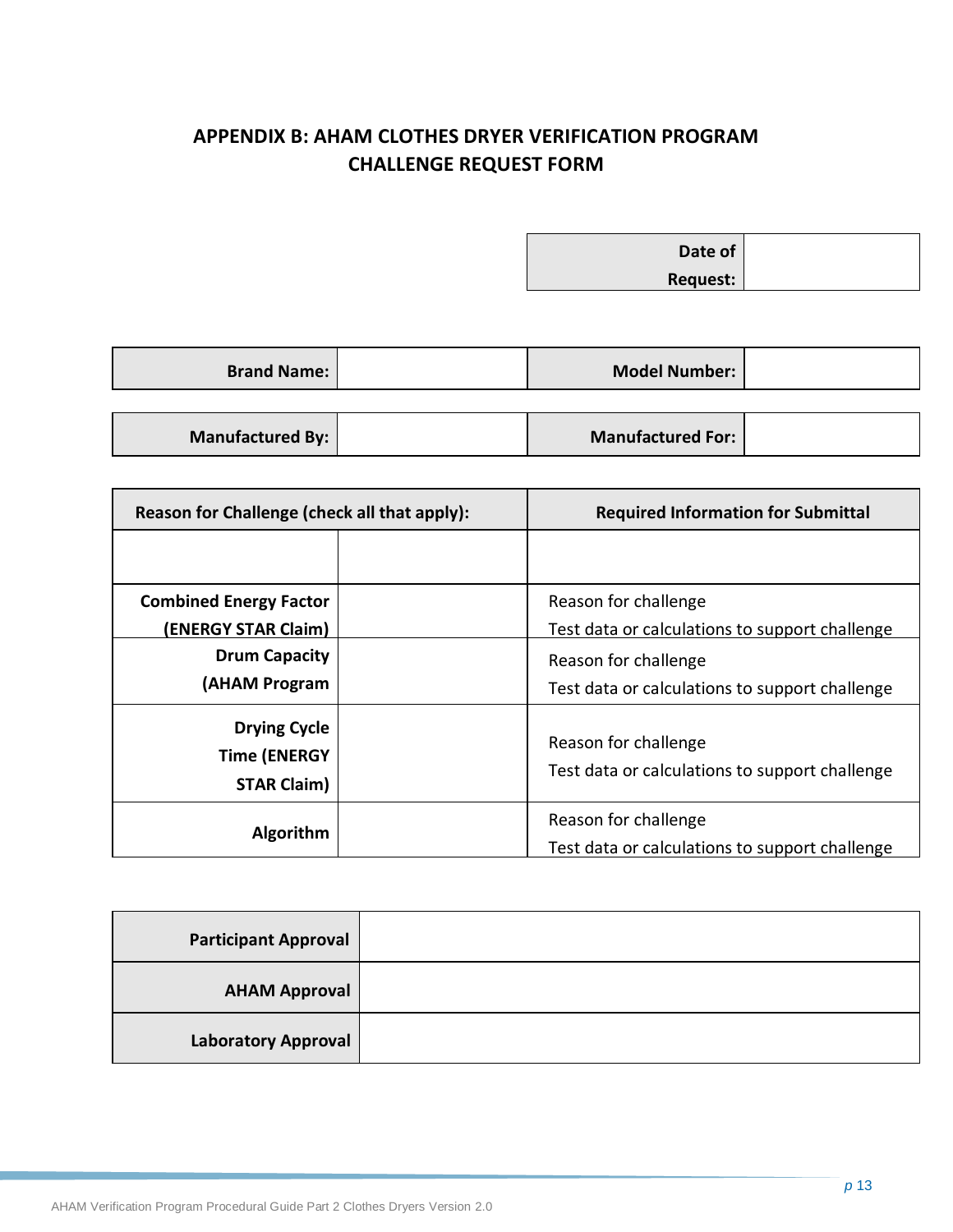## <span id="page-19-0"></span>**APPENDIX C: EXAMPLE PROGRAM PRODUCTION SURVEY**

### **CONFIDENTIAL**

### AHAM CLOTHES DRYER PROGRAM PRODUCTION SURVEY

| TO:               | <b>Clothes Dryer Verification Program Participants</b>         |
|-------------------|----------------------------------------------------------------|
| <b>FROM:</b>      | Randy Cooper, Vice President, Technical Operations & Standards |
| CA:               | <b>Charles Samuels</b>                                         |
| RE:               | <b>CERTIFIED PRODUCTION SURVEY</b>                             |
| <b>ACTIONS</b>    | (1) Confirm receipt to AHAM (amartin@aham.org) upon delivery.  |
| <b>REQUESTED:</b> | (2) Complete and return to AHAM (accounting@aham.org)          |

The AHAM Clothes Dryer Verification Program requires that participants in the program complete a Certified Production Survey annually so that testing and participation fees for the upcoming calendar year (2020) can be accurately determined. **The information provided in the survey is kept confidential within AHAM.** 

Attached is a survey sheet to be completed with your actual certified sales volume and number of ENERGY STAR® qualified Basic Models of clothes dryers for the twelve-month period of July 1, 20**18** through June 30, 20**19**. Participants will be required to pay the initial estimated testing fees at the beginning of each program year. Participation fees will be invoiced quarterly during the calendar year based on the fees shown on the attached survey form.

Please note that Officer Verification is required to verify all figures reported to AHAM Verification Programs for accuracy and completeness.

As indicated on the INSTRUCTIONS sheet (page 2), please:

- 1. Confirm receipt of this form to Angela Martin [\(amartin@aham.org\)](mailto:jbibins@aham.org) upon delivery; and
- 2. Complete and return the enclosed confidential survey and Officer Verification (pages 4 6) by **July 31, 2019** to AHAM's Accounting Department at [Accounting@aham.org.](mailto:Accounting@aham.org)

*The Production Surveys are due within thirty (30) business days from the date it was sent to the Participant or as agreed to with the Participant.*

If you believe that the survey should be directed to someone else within your organization, please forward the survey to that individual and immediately notify Angela Martin via e-mail at [amartin@aham.org.](mailto:jbibins@aham.org) Thank you for your cooperation.

#### **INSTRUCTIONS**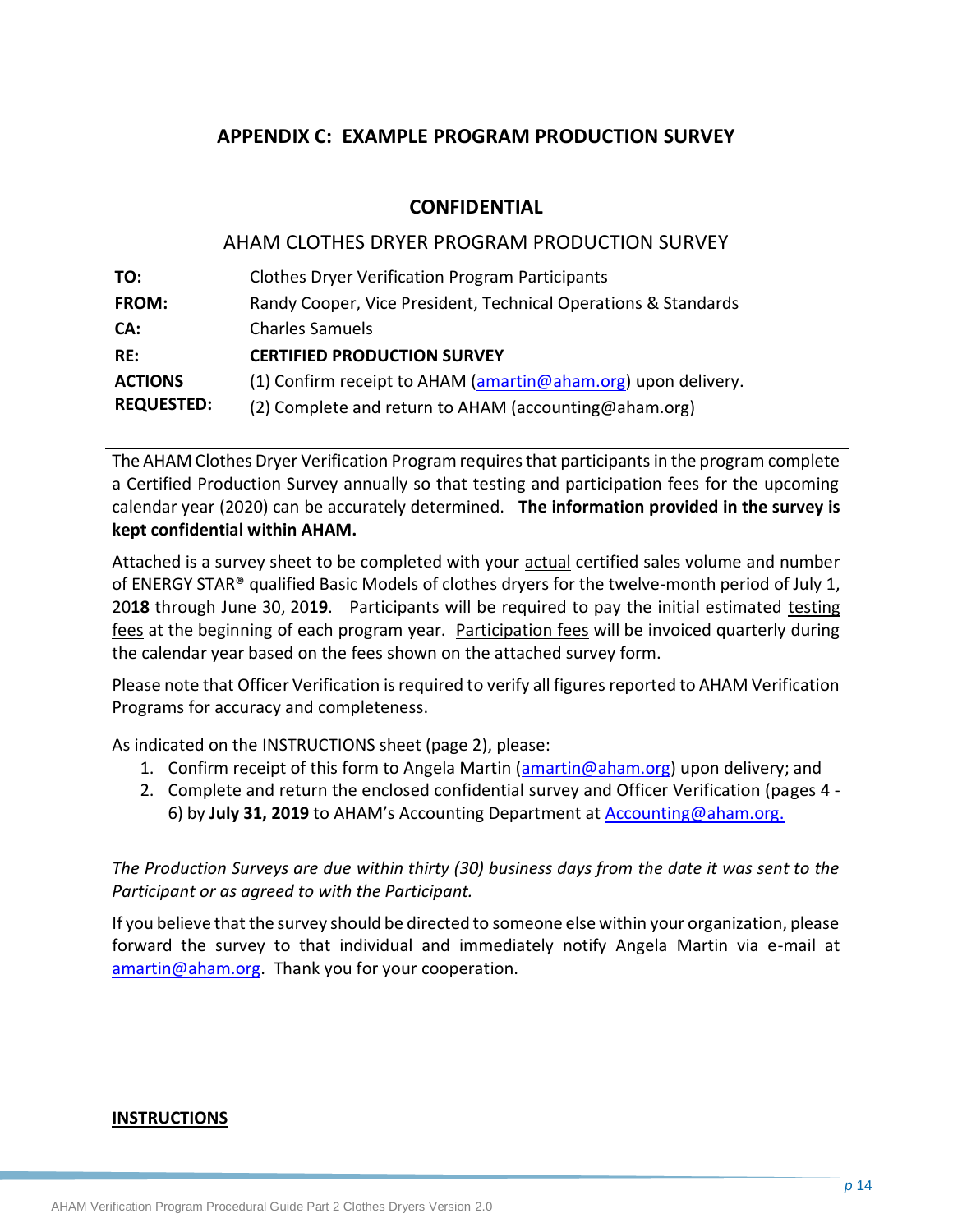- **1.** Confirm receipt of this production survey to Angela Martin via e-mail at [amartin@aham.org](mailto:jbibins@aham.org) upon receipt.
- 2. Review instructions and guidelines.
- 3. Fill out the Production Survey Form as described on the form.
- 4. Update the Company contact information
- 5. Update the "Send invoices to" information.
- 6. Have an officer execute the Officer Verification Form.
- 7. Return Production Survey Form and Officer Verification Form by **July 31, 2019** to:

E-MAIL: [accounting@aham.org](mailto:accounting@aham.org) (scan and send)

AHAM Accounting Department Association of Home Appliance Manufacturers 1111 19th Street NW Suite 402 Washington, DC 20036 FAX: (202) 872-9354

## **GUIDELINES FOR SOURCED MODEL PRODUCT REPORTING**

Please use the following guidelines to determine which entity involved in a sourcing agreement is responsible for reporting and ensuring payment of the verification program fees.

- 1. All models in production consistent with EPA ENERGY STAR QPL, by a Participant of an AHAM Verification Program are to be included in the Program, regardless of the Original Equipment Manufacturer.
- 2. If a Participant buys product from another Participant, the manufacturing Participant is responsible for the resulting Program fees and must include the sourced models in its own production figures.
- 3. If a Participant buys product from a non-Participant, the Participant is responsible for the resulting Program fees and must therefore include the sourced models in its product figures (i.e., count-sourced models as their own production).
- 4. A retailer who is a private brand owner and purchases models from both Participant and non-Participant manufacturers may be a Program Participant. Such a Participant must claim the models manufactured by a non-Participant as its production and will be responsible for all fees associated with these models.
- 5. In the case of an alternative arrangement (i.e., purchasing Participant agrees to pay the Program fees), the purchasing Participant has the ultimate responsibility of ensuring the sourced product production data is properly reported and Program fees are paid.
- 6. ENERGY STAR qualified models sourced from OEM's that are not Licensees of the AHAM Program must be included in the Participants Model Submission Form.